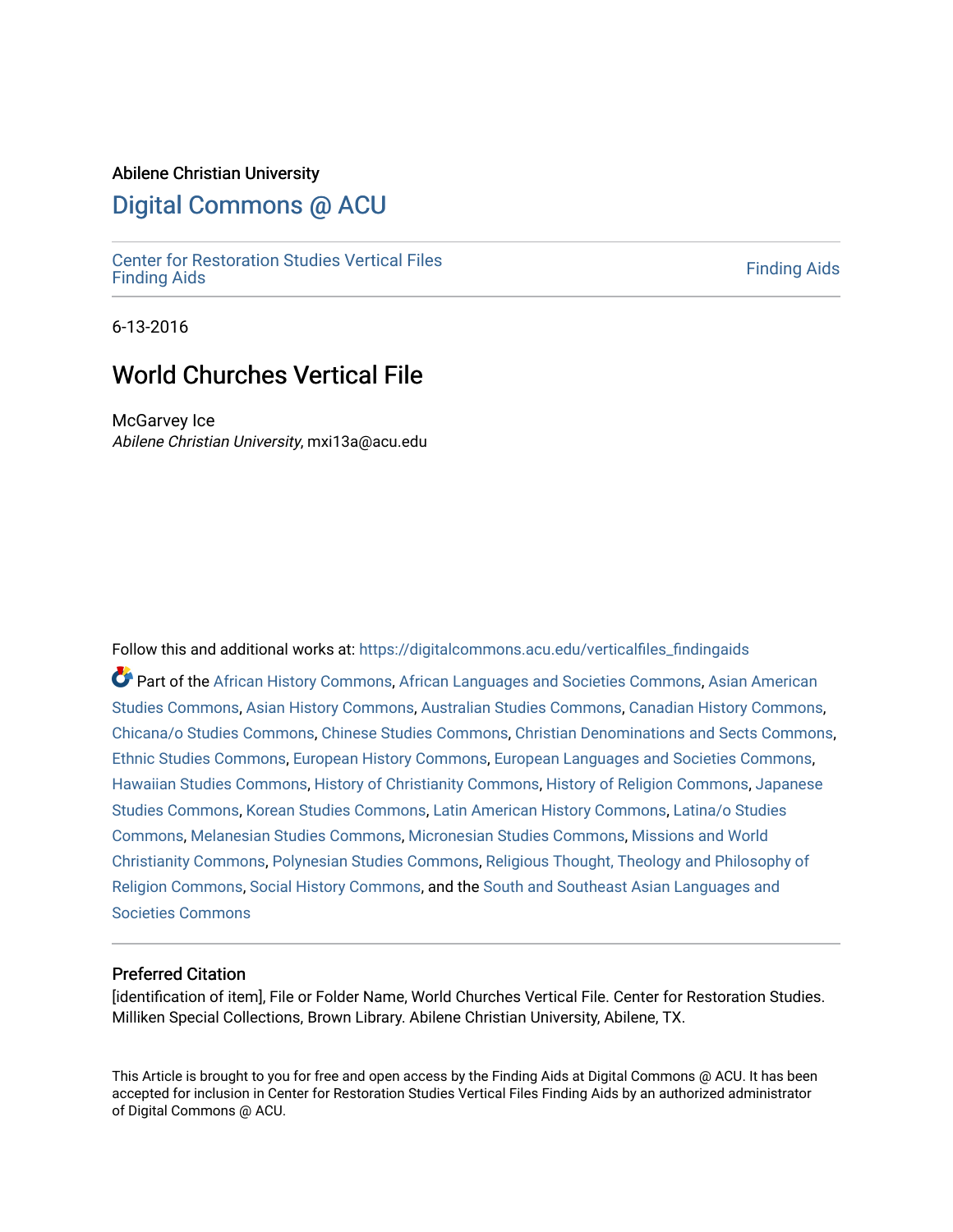# **The Finding Aid for the World Churches Vertical File**

Center for Restoration Studies

Callie Faye Milliken Special Collections Brown Library Abilene Christian University Abilene, TX 79699-9208

12 June 2016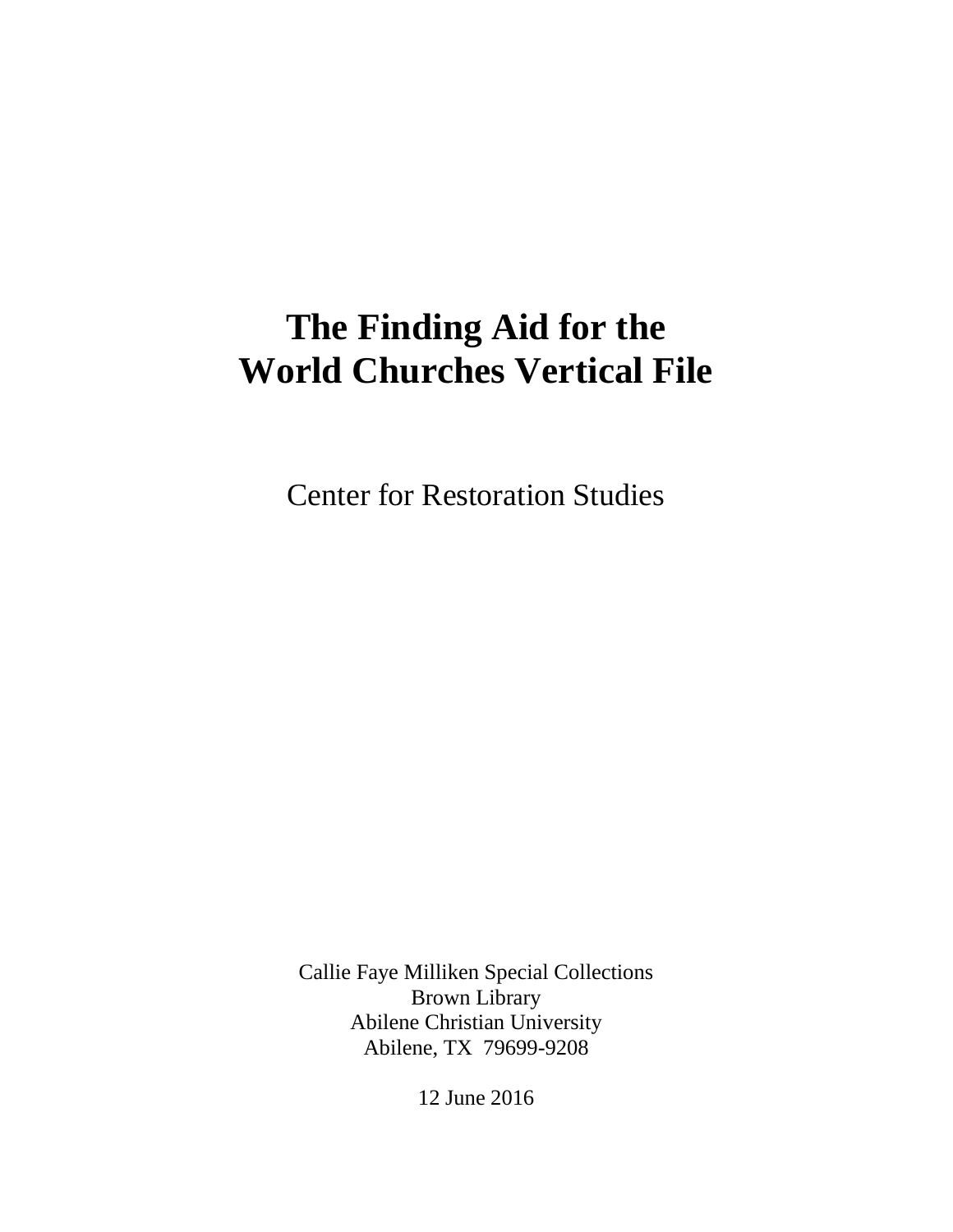# **About this collection**

**Title:** World Churches Vertical File

**Creator:** Center for Restoration Studies

**Identifier/Call Number:** CRS VF--World Churches

**Physical Description:** Two four-drawer filing cabinets

**Dates (Inclusive):** 1900-2015

**Dates (Bulk):** 1950-2010

**Location:** Center for Restoration Studies

**Language of Materials:** English

**Scope and Content Note:** ACU Library staff began this set of files to collect and preserve reports and newsletters from missionaries about mission efforts outside the US. It also includes clippings and other information about mission points, missionaries and churches outside the US. It complements two similar sets of vertical files: the CRS Biographical and Congregational Vertical Files. In 2012 arrangement and order was changed by ordering the countries according to their corresponding Dewey call number.

## **Administrative Information**

**Immediate Source of Acquisition:** unknown **Date of Acquisition:** unknown **Accession Number:** N/A **Date of Accession:** N/A **Accessioned by:** ACU Staff **Processor and Date of Processing:** ACU staff prior to 2012; Jeremy Hegi, 4 June 2012 **Finding Aid Creator and Date:** Jeremy Hegi, 4 June 2012, revised by McGarvey Ice, 12 June 2016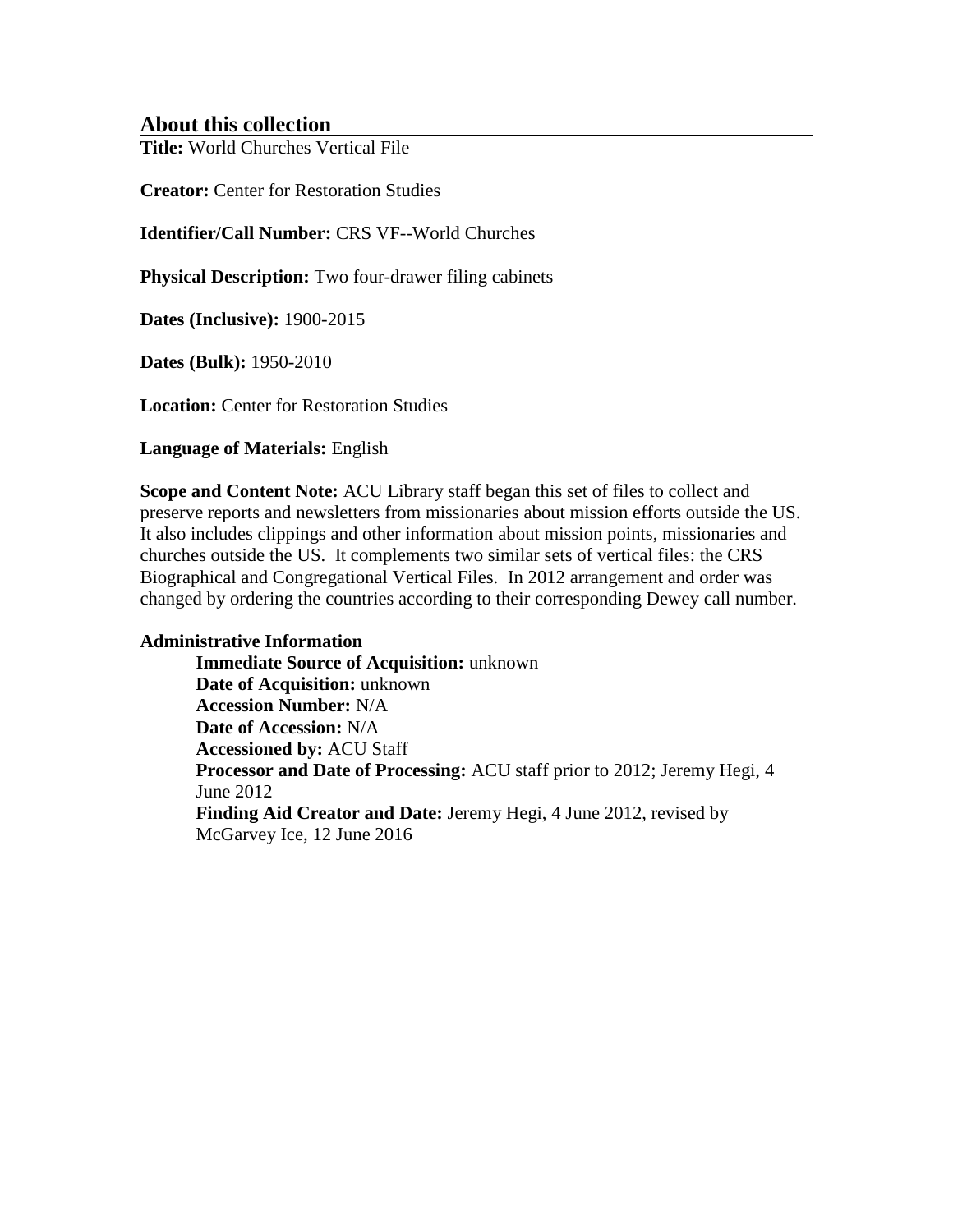# **Using this collection**

**Processing Status:** Processed

**Conditions Governing Access:** Materials are housed in Callie Faye Milliken Special Collections, Brown Library, Abilene Christian University in Abilene, Texas and are noncirculating. Access is available during normal business hours; prior appointments are preferred.

**Conditions Governing Use:** Permission to publish, quote or reproduce items from this collection must be secured from the repository and the copyright holder.

**Preferred citation:** [identification of item], File or Folder Name, World Churches Vertical File. Center for Restoration Studies. Milliken Special Collections, Brown Library. Abilene Christian University, Abilene, TX.

**Copyright notice:** Unless transferred in writing to Abilene Christian University, copyright is retained by the authors of these materials, or their descendants, as stipulated by United States Copyright Law (Title 17 US Code). Researchers are responsible for using these materials in conformance with copyright law.

**Arrangement of Materials:** The World Churches Vertical File is arranged in numeric order based on the Dewey classification numbers (the 900's) assigned to books about world history and geography.

For example, just as the Dewey call number for books about Europe are in the 940-949 range, the vertical file folder for Europe are housed together within the 940-949 range. The numbering scheme used world churches vertical files corresponds to the Dewey number for books about that country: since 941 is the Dewey number for the British Isles, 41000 is used for the vertical file about the British Isles). The 9- prefix is assumed rather than repeated for every entry.

Each numerical entry in this finding aid corresponds to a discrete folder or folders within the vertical file. The folders are labelled with the country code and name and are filed in numerical order.

## **Separated Materials:** none

## **Subjects**

Churches of Christ -- History --  $19<sup>th</sup>$  century Churches of Christ -- History --  $20<sup>th</sup>$  century Churches of Christ – Missions Clippings **Correspondence** Ephemera Manuscripts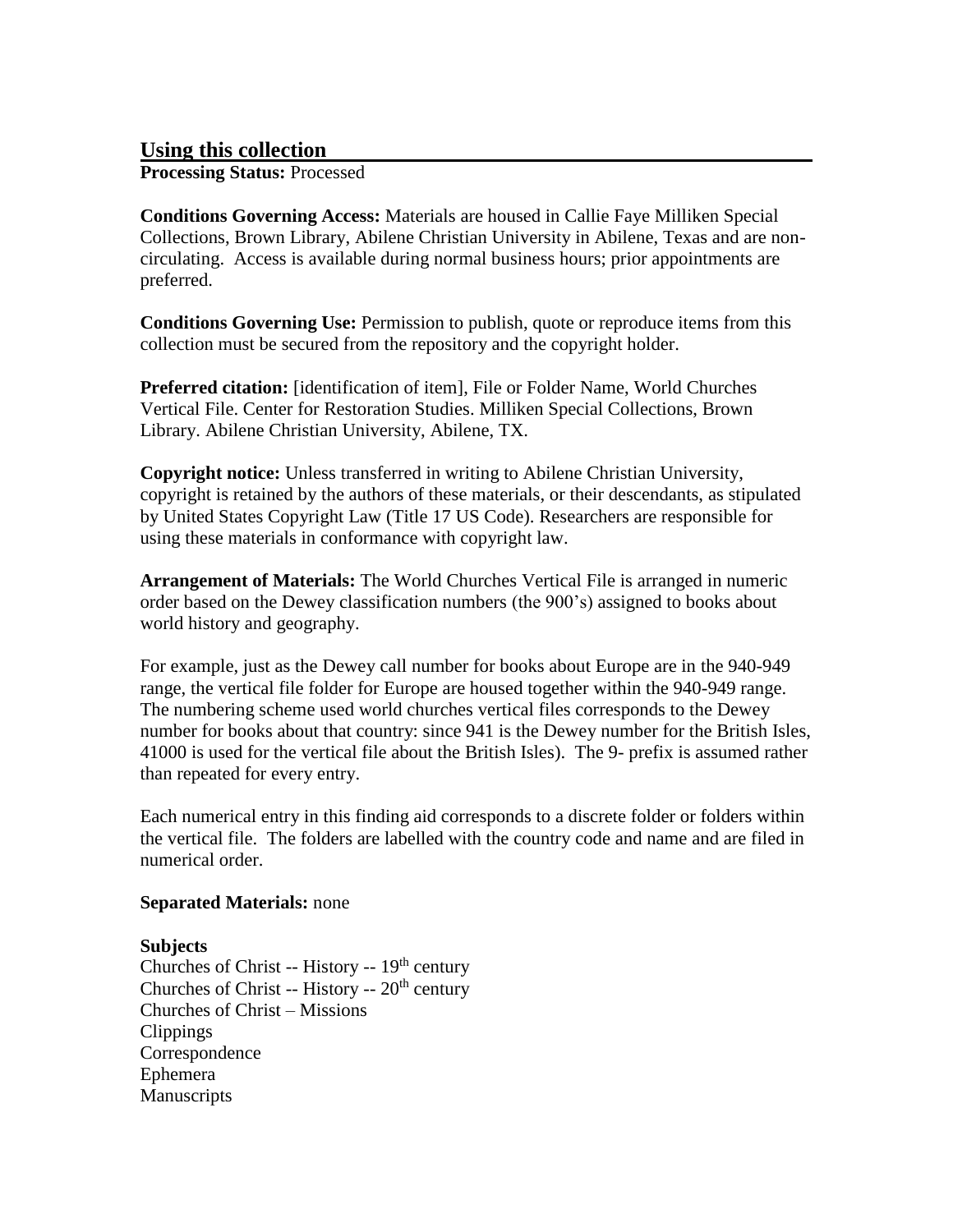**Newsletters** 

## **Inventory**

[First Folder] Finding Aid

#### **40000 Europe**

41000 British Isles 41100 Scotland 41500 Ireland 42000 England 42900 Wales 43000 Germany 43600 Austria 43700 Czechoslovakia 43710 Czech Republic 43800 Poland 43900 Hungary 44000 France 45000 Italy 46000 Spain 46900 Portugal 47000 Russia (Former USSR) 47700 Ukraine 48100 Norway 48500 Sweden 48910 Denmark 48970 Finland 49200 Netherlands (Holland) 49300 Belgium 49400 Switzerland 49500 Greece 49710 Yugoslavia

#### **50000 Asia**

51000 China 51249 Taiwan 51250 Hong Kong 51500 Tibet 51900 Korea 52000 Japan 52135 Tokyo 52290 Okinawa 53000 The Arab World (Arabian Peninsula) 54000 India 54910 Pakistan 54911 Karachi 54920 Bangladesh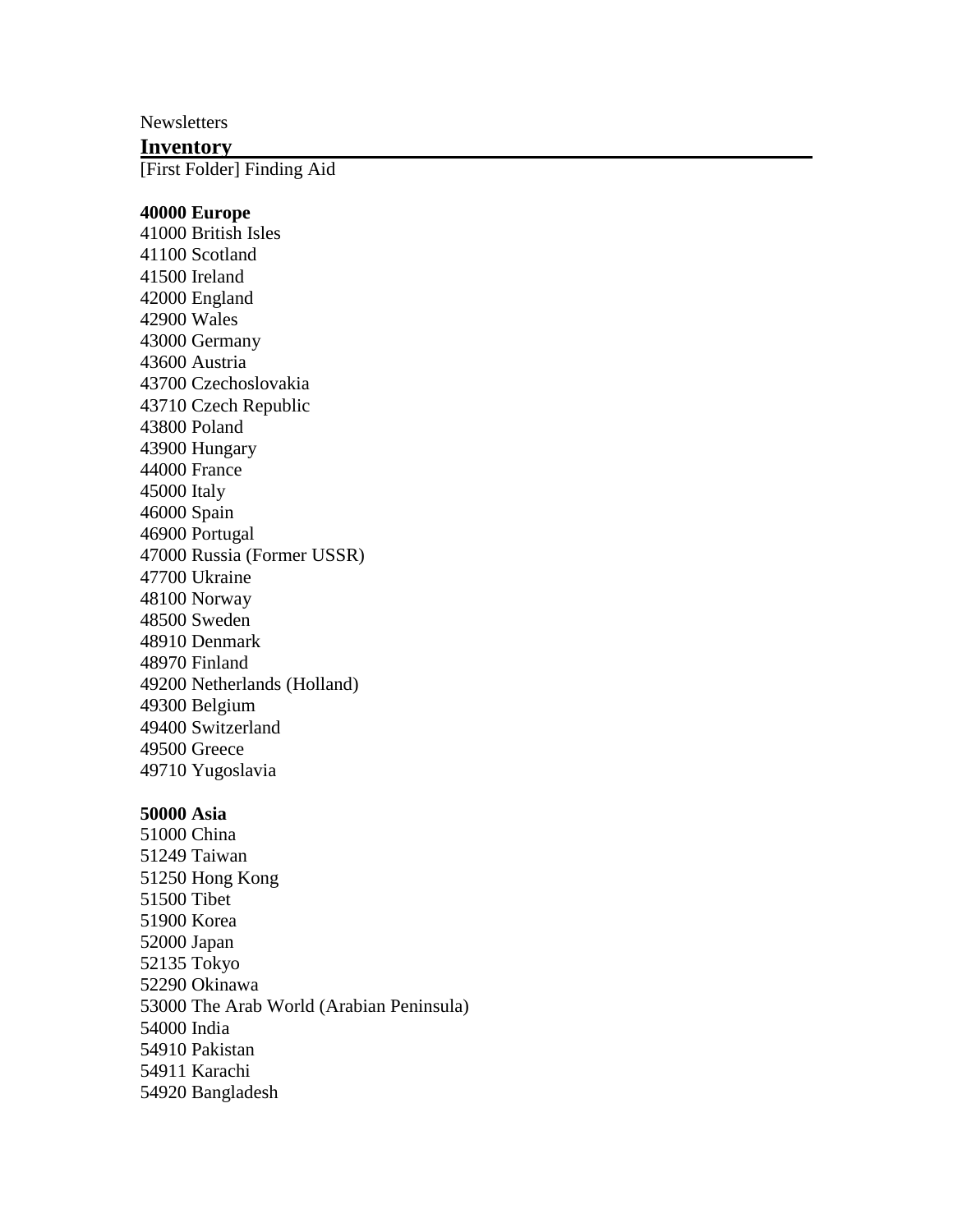55000 Iran 56100 Turkey 56450 Cyprus 56920 Lebanon 56950 Jordan 56940 Israel 59300 Thailand 59500 Malaysia 59570 Singapore 59700 Vietnam 59800 Indonesia 59830 Borneo 59900 Philippines

#### **60000 Africa**

62100 Egypt 62400 Sudan 63000 Ethiopia 64000 Morocco 66000 West Africa 66400 Sierra Leone 66620 Liberia 66250 Burkina Faso 66680 Ivory Coast 66700 Ghana 66810 Togo 66830 Benin 66900 Nigeria 67110 Cameroon 67610 Uganda 67620 Kenya 67800 Tanzania 67900 Mozambique 68000 South Africa 68830 Botswana 68870 Swaziland 68910 Zimbabwe (Rhodesia) 68940 Zambia 68970 Malawi (Nyasaland) 69100 Madagascar

#### **70000 North America**

71000 Canada 71300 Ontario 71600 Nova Scotia 72000 Latin America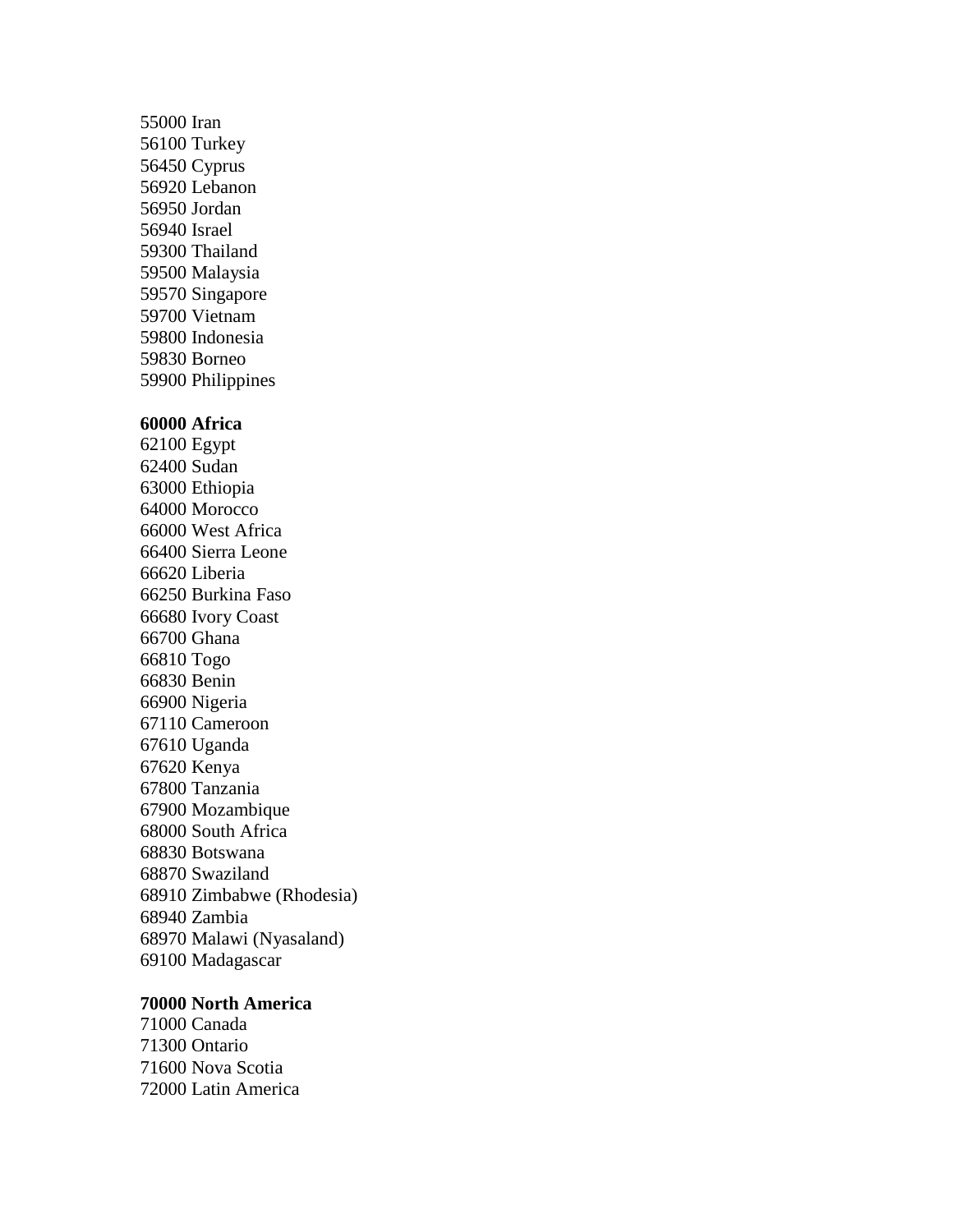72100 Mexico 72810 Guatemala 72820 Belize 72830 Honduras 72840 El Salvador 72860 Costa Rica 72870 Panama 72900 West Indies (Antilles) and Bermuda (Caribbean) 72910 Cuba 72920 Jamaica 72930 Dominican Republic 72940 Haiti 72950 Puerto Rico 72972 Virgin Islands 72981 Barbados 72983 Trinidad and Tobago 72986 Aruba 73000 United States 73400 Northeastern United States 73500 Southeastern United States 73600 South Central United States 73700 North Central United States 73800 Western United States 73900 Great Basin and Pacific Slope States

#### **80000 South America**

81000 Brazil 82000 Argentina 83000 Chile 85000 Peru 86100 Columbia 86600 Ecuador 87000 Venezuela 89200 Paraguay 89500 Uruguay

#### **90000 Pacific Ocean Islands**

93000 New Zealand 93157 Otago Provincial District (Mataura) 94000 Australia 95000 New Guinea 95300 Papua New Guinea 96000 Polynesia 96110 Fiji Islands 96130 American Samoa 96700 Guam